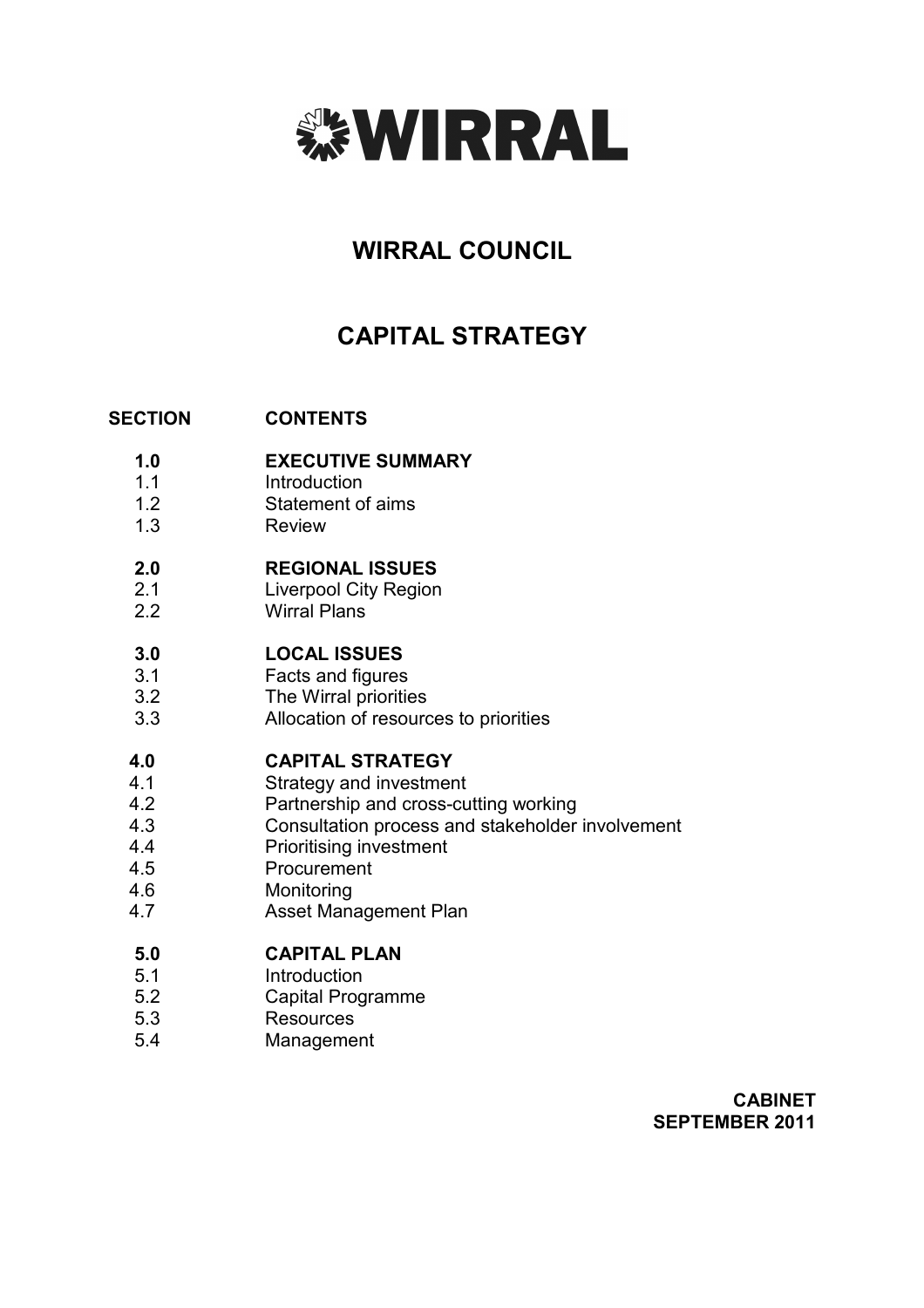# **1.0 EXECUTIVE SUMMARY**

#### **1.1 Introduction**

- 1.1.1 The vision for Wirral is of a more prosperous and equal Wirral, enabling all communities and people to thrive and achieve their full potential. This vision is clearly set out in Wirral's Sustainable Community Strategy and reflected in the Corporate Plan.
- 1.1.2 The Corporate Plan is structured around four key themes (Your Family, Your Neighbourhood, Your Economy and Your Council) each supported by a series of goals for each theme. In turn, each of the goals has actions and targets by which they will be delivered and measured. This helps prioritise the use of resources as the Council continues to operate in an increasingly complex and challenging environment and informs the way in which the Council works with its partners who share many of these aims.
- 1.1.3 The national priorities of the Government are aligned with local priorities as part of the Council's corporate and business planning process in order to prioritise available resources. Wirral remains committed to maximising the use of scarce resources and directing these towards priority areas whilst keeping Council Tax at an affordable level as evidenced by recent Council Tax rises.

### **1.2 Statement of aims**

- 1.2.1 This Strategy aims to support the delivery of the Council Vision and the Wirral Investment Strategy. The latter seeks to create an internationally competitive economy where local employers succeed and businesses choose to invest; an economy with high levels of private sector employment, which retains and attracts young people and provides the job opportunities for all Wirral residents to realise their full potential.
- 1.2.2 With insufficient resources to meet all aspirations the Capital Strategy guides and shapes spending to maximise achievement of the Council's priorities by :-
	- Providing the policy framework for the operational work of asset management.
	- Demonstrating how capital resources will be prioritised to meet Council objectives.
	- Informing on the process for bidding for capital funding.
	- Providing a framework for managing and monitoring the capital programme.

#### **1.3 Review**

1.3.1 Whilst this Strategy will be valid at least until 2015 it will be annually reviewed to ensure it remains relevant. For this update there have been only minor changes to reflect the updated Corporate Plan. The annual Capital Programme detail what is being delivered to implement this Strategy.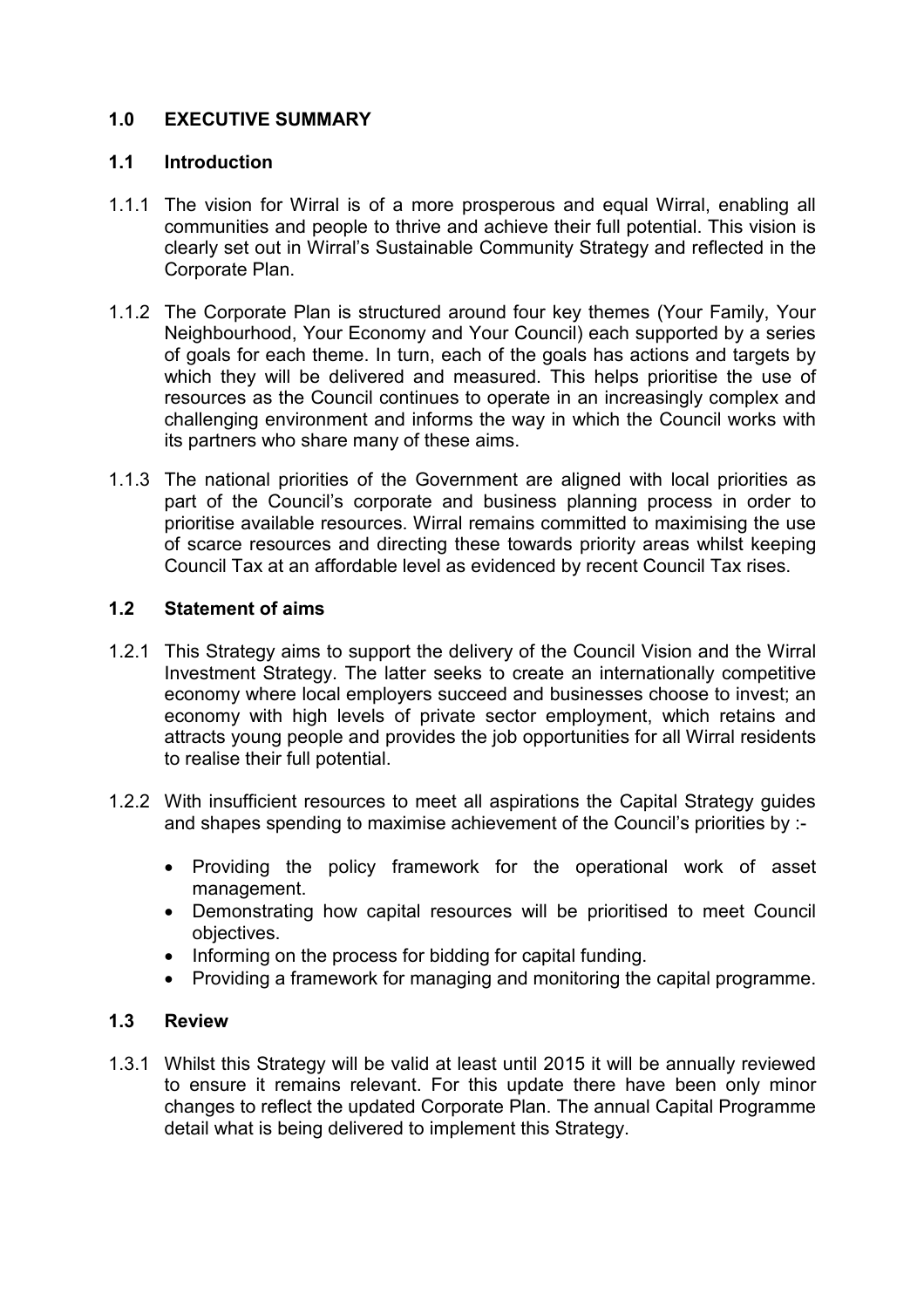# **2.0 REGIONAL ISSUES**

### **2.1 Liverpool City Region**

- 2.1.1 In 2010 the Government asked council's and businesses across 'natural economic areas' to bid to become Local Enterprise Partnerships (LEPs). These Local Enterprise Partnerships, it was hoped, would then take over the role of the regional development agencies in empowering locally driven growth, encouraging business investment and promoting economic development in their area.
- 2.1.2 A bid was submitted and approved for the formation of a Liverpool City Region LEP which covers the areas of Halton, Sefton, Knowsley, Liverpool, St Helen's and Wirral Councils. The proposed remit of the Liverpool City Region LEP is to establish a top international and national investment location based upon global trade, science based innovation, manufacturing and tourism.
- 2.1.3 In March 2011 the Government also confirmed that the Mersey Waters area of the Liverpool City Region had been chosen as an Enterprise Zone. Mersey Waters covers the area of two major regeneration projects, Wirral Waters and Liverpool Waters. Both projects are being developed by The Peel Group and are focused on redeveloping dock areas to attract investment and jobs into the region. Obtaining Enterprise Zone status will assist businesses in the area through tax incentives, superfast broadband, improved infrastructure and simplified planning rules. It also provides an opportunity for the councils to maximise investment in business support by aligning the business grant programme with the businesses rate relief scheme, to encourage businesses to develop and invest in growth related projects where appropriate.
- 2.1.4 The Economic Strategy and Action Plan for the City Region identifies the investment programmes and priorities that will contribute to the continued economic renaissance of Merseyside within a sustainable development framework. It represents the investment identified and agreed with all Merseyside partners that is to be implemented to accelerate this promising growth.

# **2.2 Wirral Plans**

#### 2.2.1 Wirral Investment Strategy

This sets out a strategic to grow Wirral's economy against the context of changing economic conditions and a rapidly shifting national policy landscape. Wirral Council has a clear vision which recognises that, although past policies have delivered against their objectives, the scale and pace of regeneration activity must be sharply increased to meet present and future challenges. Wirral can boast a range of unique latent and untapped assets which now underpin a new dynamic vision for Wirral's future. There is clear Council support for developments that focus on the significant regeneration opportunities offered by Wirral's waterfront and docklands. The Council will take a key and proactive role in realising these objectives.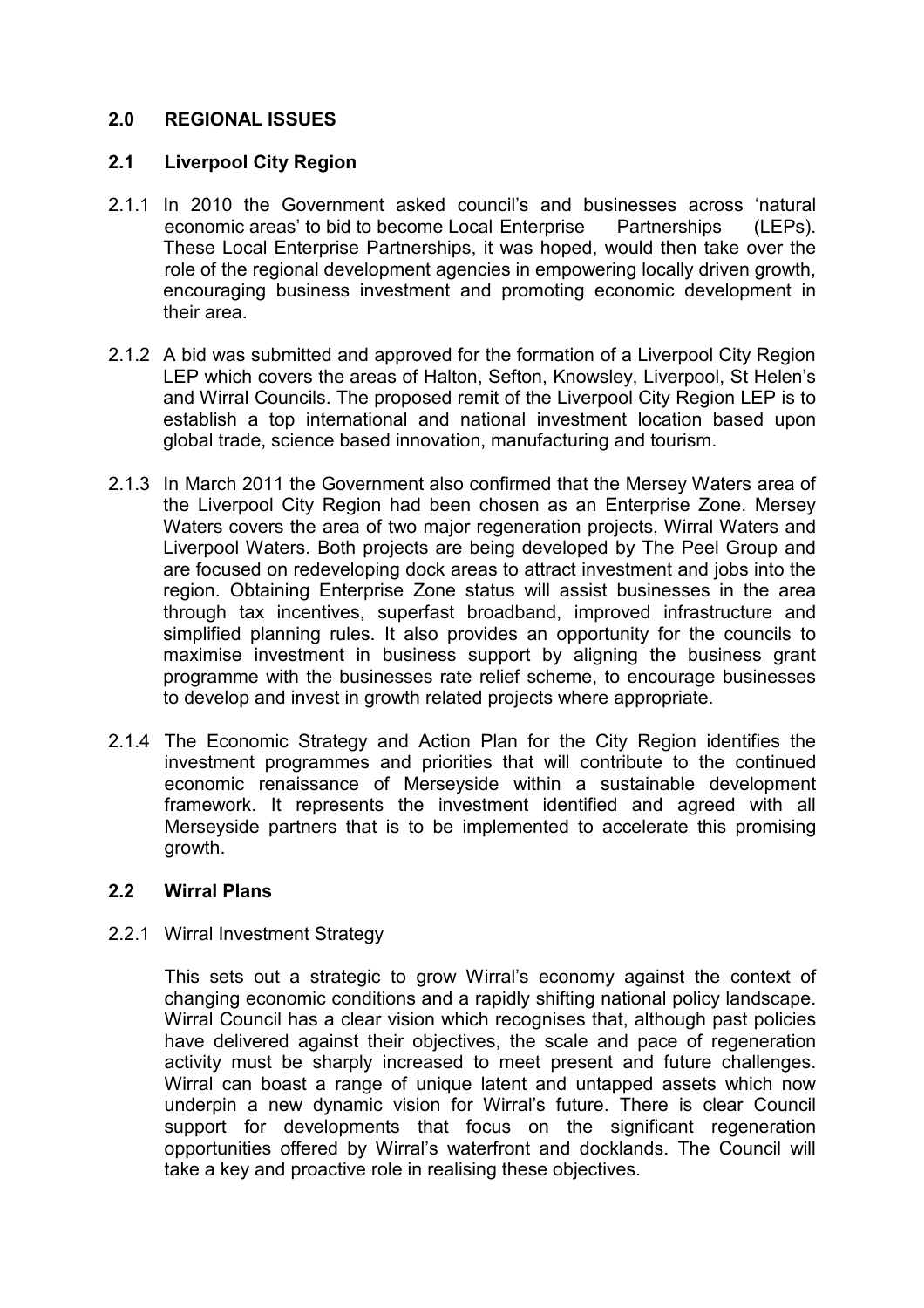Wirral's excellent quality of life, tourism and residential offer represent a strong existing opportunity to be built on and enhanced. Whilst recognising the strategic significance and importance of Wirral's Green Belt, it is also recognised that a redevelopment opportunity of exceptional economic and employment significance would receive consideration in the light of the Council's strategic objectives.

#### 2.2.2 Enterprise Strategy – Embracing Change

This sets the direction for Enterprise policy in Wirral over the next decade. It identifies the key priorities that must be pursued in order to bring about the step change in economic and enterprise performance required to close the enterprise gap with better performing locations.

The Strategy aims to consolidate and spread success in the west and tackle entrenched low rates of enterprise among communities in the east, identifying those broad types of actions and approaches that will grow enterprise in Wirral.

#### 2.2.3 Wirral Full Employment Strategy – Employment for All:

The Strategy provides a framework for planning our local labour market to ensure that Wirral has a suitably skilled workforce that meets the demands of employers within the city region, whilst helping residents to maximise their potential and improve their quality of life.

#### **3.0 LOCAL ISSUES**

#### **3.1 Facts and Figures**

- 3.1.1 Wirral's Sustainable Community Strategy and Corporate Plan set out a clear understanding of the local issues facing the borough which is a place of enormous opportunity also of sharp contrasts.
- 3.1.2 The overall picture masks inequalities for local people as Wirral residents experience some of the country's most notable variations in economic and social well being. A substantial percentage of Wirral's population live within some of the country's most deprived areas, whilst there are also a large number that live in some of the country's most affluent areas.
- 3.1.3 Wirral's population has declined from over 355,000 during the 1970s to 308,800 in mid-2010. The population is skewed towards older age groups, with a lower proportion of younger adults and a higher proportion of older people than the averages for the rest of England and the North West. The fastest falling population categories are the 24 years and under age group. With the availability of employment in the borough being lower than the national average a significant number are travelling outside for jobs. The outcome of the 2011 Census will be known during the next 12 months and any reduction in population is likely to have a detrimental impact upon Government grant allocations for Wirral.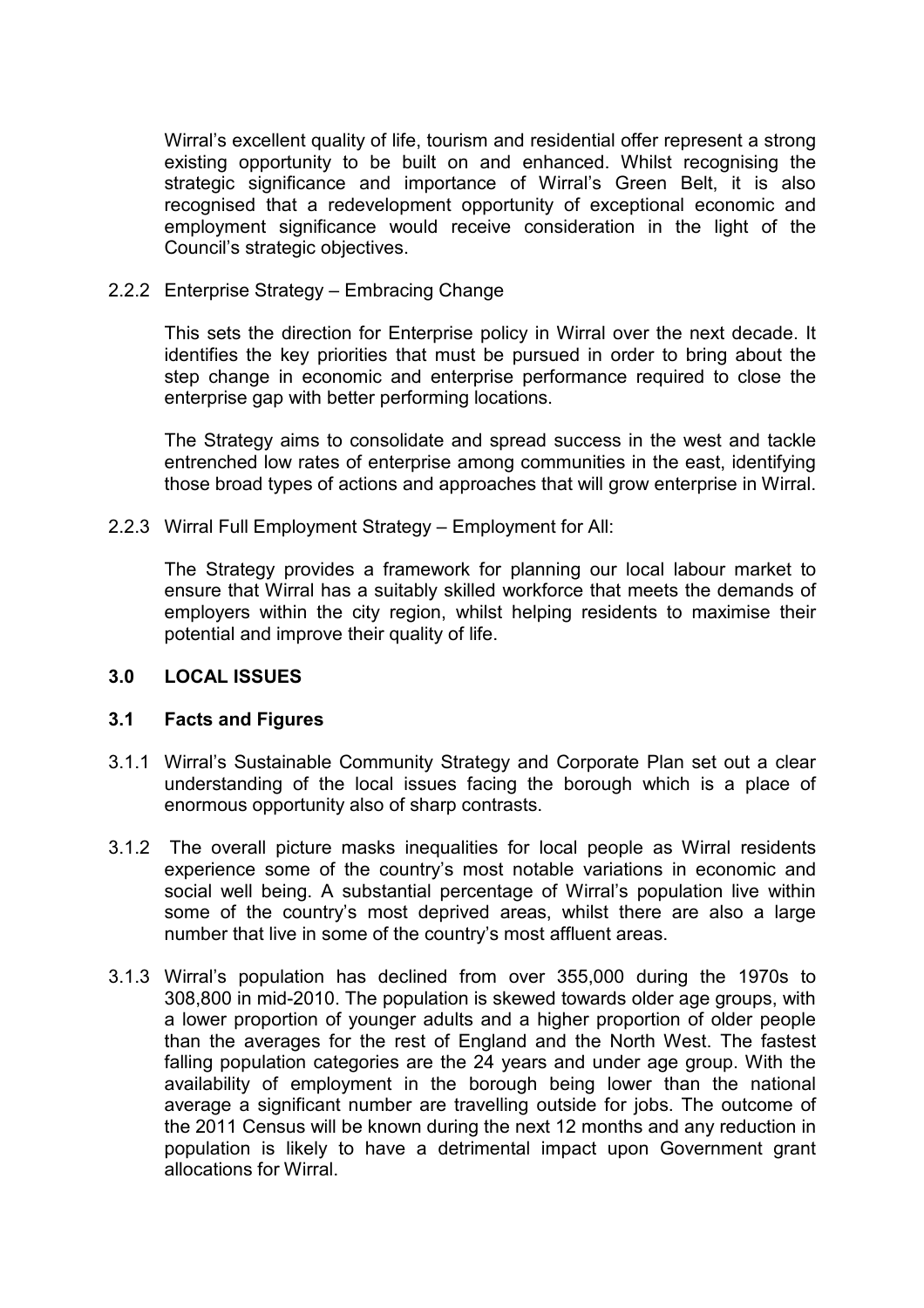### **3.2 The Wirral priorities**

- 3.2.1 The approach to corporate planning integrates national and local priorities and was influenced by the outcomes of the Wirral's future – be a part of it consultation. The Council Corporate Plan objectives have been grouped around four themes:-
	- Your Family (including a focus on Children and Young People and Adults).
	- Your Economy.
	- Your Neighbourhood.
	- Your Council.
- 3.2.3 The Corporate Plan is supported by a series of annual priorities and targets which are refreshed on an annual basis with the emphasis being to make the most of available resources, take advantage of opportunities open to the council and tackle the significant challenges facing the borough.
- 3.2.4 The shaping of future priorities and the delivery of services will also be influenced by future consultation. This consultation will involve residents, staff, stakeholders, businesses and community groups. It is intended that this will also inform the developing Localism Agenda.

#### **3.3 Allocation of resources to priority themes**

3.3.1 Your Family: Adults

Additional resources have been made available for Adult Services to provide quality, affordable services and to cope with increased demands. In terms of capital investment this includes facilities in partnership with others such as the extra care housing scheme in Bromborough.

3.3.2 Your Family: Children and Young People

The programme of Sure Start and Children's Centres has been completed whilst major capital investment into schools includes the Primary Schools, schools modernisation and Academy programmes. Within these are the Pensby Primary School and the Birkenhead High Girls Academy schemes.

#### 3.3.3 Your Economy

The Council has allocated revenue and capital resources to support the development of Wirral's competitiveness and to encourage investment and employment opportunities. This includes the substantial developments within the Wirral Waters/Docklands area and New Brighton and continued support for housing initiatives. This is complemented by the revenue funding to support the Wirral Apprentice Programme, small businesses and social enterprise growth, and the planned investment in super-fast fibre optic broadband to support the development of businesses.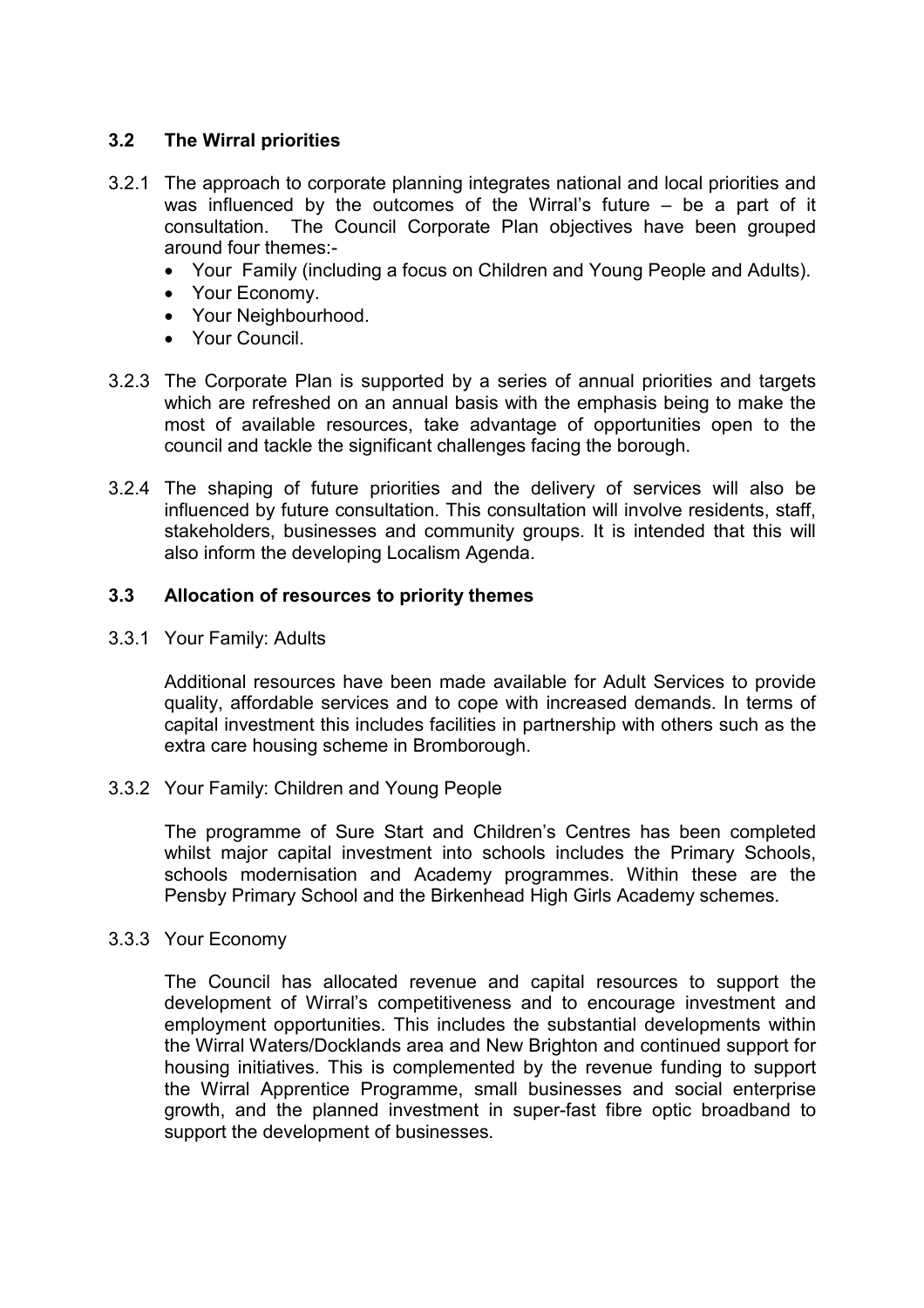#### 3.3.4 Your Neighbourhood

Environmental improvements and community engagement and safety are priorities. Actions in responding to climate change and sustainability have resulted in significant planned capital investment in solar energy in council buildings and further investment has been set aside to continue the programme of domestic insulation. The programme of investment into the heritage and cultural assets continues.

#### 3.3.5 Your Council

Council Tax for 2011/12 was frozen at the 2010/11 level to benefit from the receipt of a grant made available from Government and this accorded with the commitment to providing quality services whilst keeping Council Tax affordable through the securing of value for money. Increased community involvement is being promoted through consultation and the formulation of a Neighbourhood Plan for each Area Forum. One Stop Shop services continue to be developed and where appropriate their co-location with libraries will provide a wider range of services.

#### **4.0 CAPITAL STRATEGY**

#### **4.1 Strategy and investment**

- 4.1.1 The purpose of the Capital Strategy is to enable the Council to work together with partners and stakeholders to prioritise and effectively deliver capital investment that contributes to the achievement of Wirral's objectives.
- 4.1.2 The Strategy is key to drawing together the capital requirements emerging from the Investment Strategy and service strategies to prioritise the capital needs of services and to maximise opportunities for joined-up investment with local partners. Bids for inclusion in the capital programme are prioritised against criteria taking account of the priorities identified in the Corporate Plan.
- 4.1.3 Grant funding has always been key to supporting our capital investment needs. Wirral has been proactive and has an excellent history of attracting external grants particularly for the improvement of schools and housing. While the Council continues to be proactive in attracting external grant, the amount of grant funding available has been reducing and consequently the need to support capital investment with Council resources has increased.
- 4.1.4 Borrowing is the main source of Council resources but borrowing can only be undertaken where it can be shown to be sustainable, affordable and prudent. Invest to save schemes are also encouraged whereby projects can effectively self-funded by raising sufficient revenue income or by reducing revenue costs so as to be able to fund the attributable finance charges. The other significant source of council resources include receipts from the sale of surplus assets identified from the implementation of the Asset Management Plan and school sites identified from the programmed review of school places.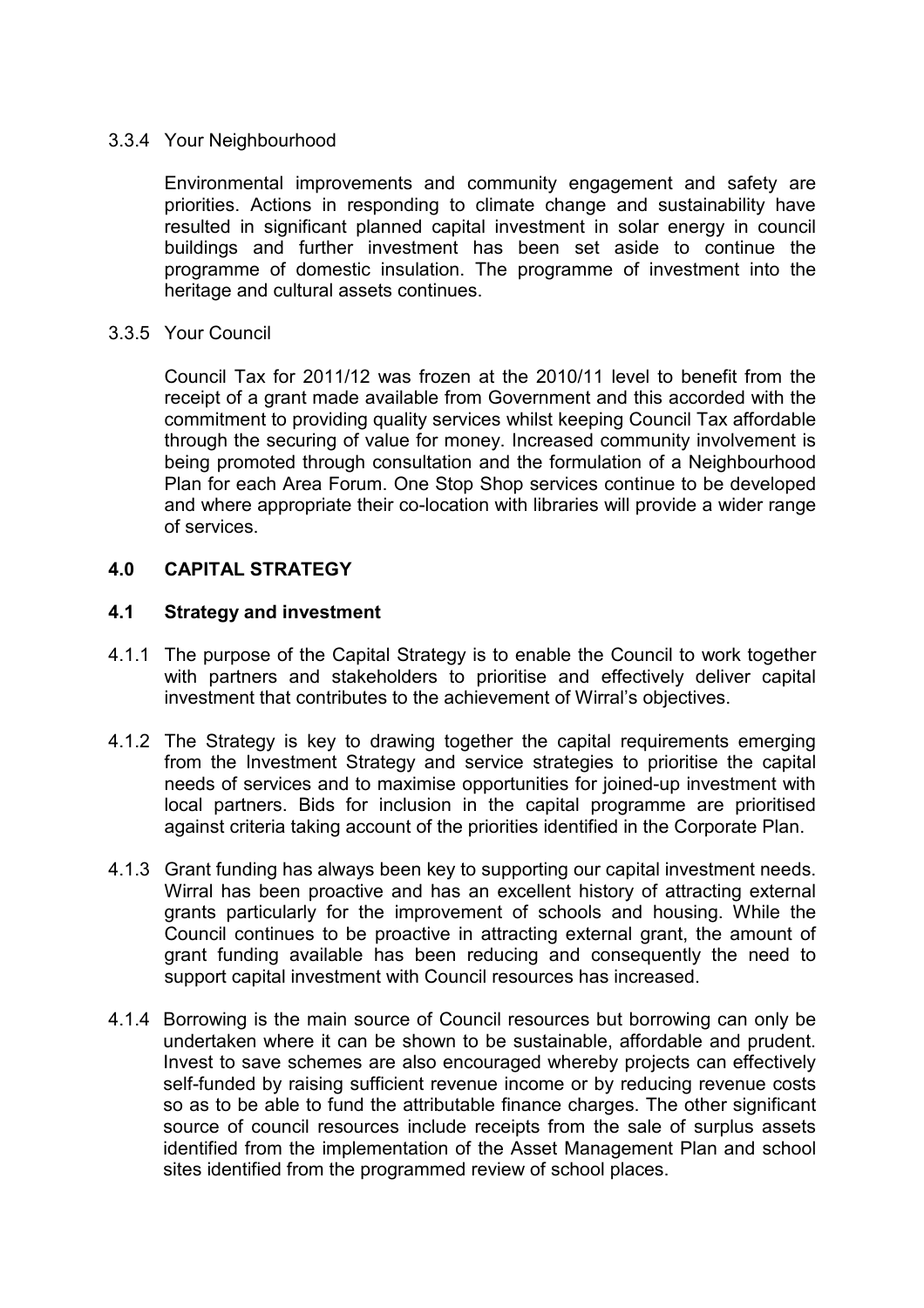### **4.2 Partnership and cross-cutting working**

- 4.2.1 Strong and effective partnership working underpins the Council's commitment to providing high quality and efficient services. The delivery of the Investment Strategy requires further concerted, joint action with a range of partners and agencies. In addition to the strategic relationships that extend beyond Wirral, the Council is working with partners within the borough across the private, public, voluntary and community sectors to realign service delivery and to identify gaps in provision.
- 4.2.3 Wirral's Local Strategic Partnership Assembly involves the Council and other public sector organisations and includes representatives of major thematic partnerships including Health and Social Care, Crime and Disorder Reduction, and Wirral Learning Partnership.
- 4.2.4 Partnership working also underpins Wirral's Climate Change Strategy in working with residents, communities and local businesses to reduce Wirral's carbon emissions. Wirral's Carbon Reduction Programme coordinates all Council activities with the aim of achieving a 60% reduction in carbon emissions by 2025.
- 4.2.5 The Local Transport Plan (LTP3) was developed with the other Merseyside Local Authorities and Merseytravel and the Green Transport initiative discourages the use of cars for journeys to and from work and promotes alternative forms of transport.
- 4.2.6 Wirral works closely with its local health partners. Initiatives include; developing multi-service centres for respite and social care which expand the number of Council beds available for older people, developing GP and pharmacy facilities in specific areas of the borough.
- 4.2.7 Wirral is working closely with Wirral Partnership Homes, the landlord of its former Housing Stock. Initiatives include a joint Community Fund for supporting housing and regeneration projects across the borough. This Fund is being used to support the transfer of Council assets into community ownership.
- 4.2.8 Cross cutting initiatives include investment in IT to replace core IT systems and to improve customer access to services and the commitment to reducing dependency upon land and buildings through the Asset Review and working with local agencies.
- 4.2.9 The opportunities offered by the New Brighton, Wirral Docklands and Woodside developments seek to achieve the vision of the Investment Strategy. This incorporates regeneration, employment, innovation and enterprise, infrastructure and the maximising of the use of sites on Wirral and involves the Council and a range of external private sector partners working together.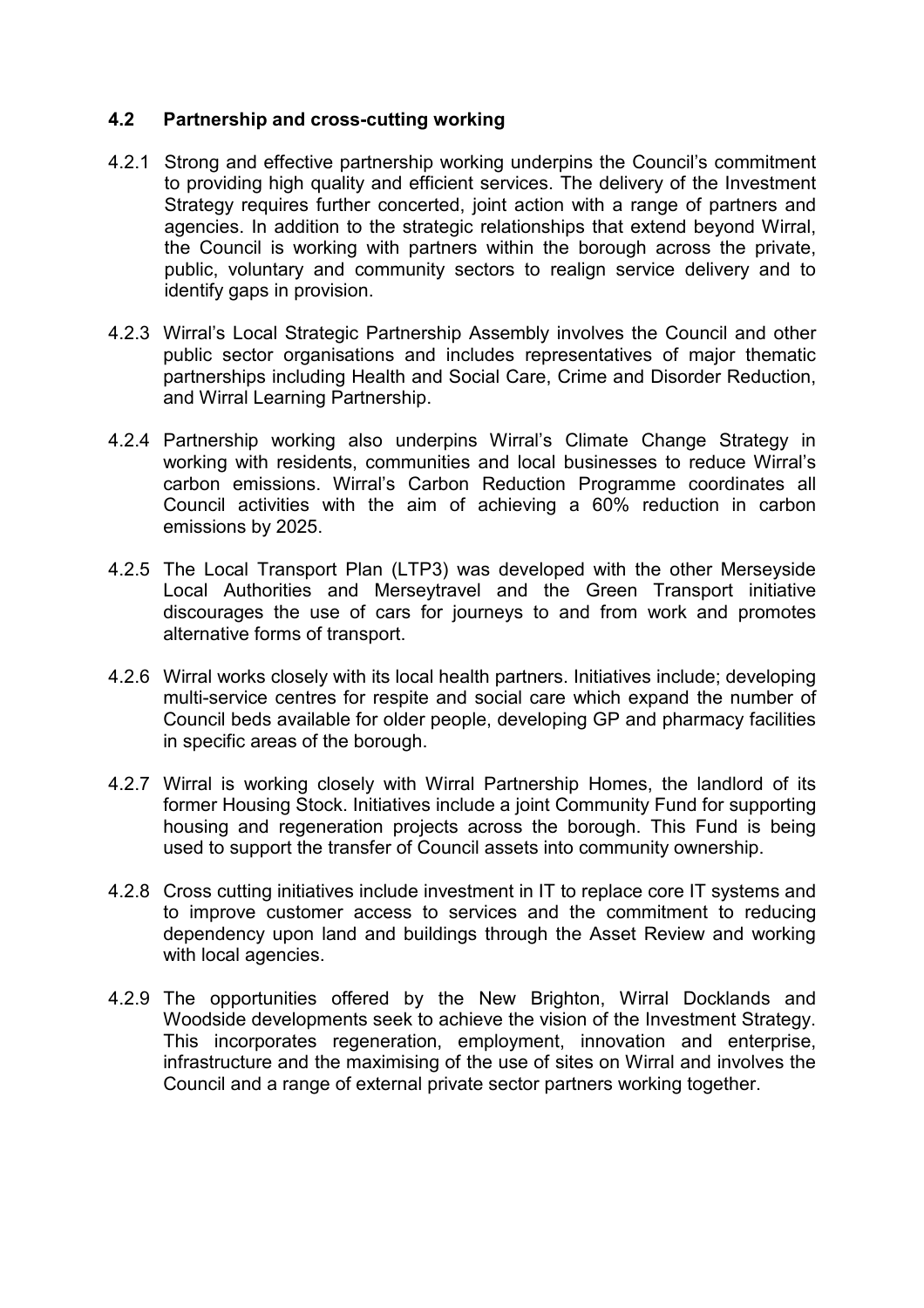### **4.3 Consultation process and stakeholder involvement**

- 4.3.1 Improving the level of community involvement in public services is a key for the public sector. The value of public participation enhances the role of local government in community leadership and Wirral is committed to extending community involvement.
- 4.3.2 The Council is presently consulting on Neighbourhood Plans and also a Budget Consultation process that will encourage residents to become involved in suggesting council priorities and actions to meet the budget gap.
- 4.3.3 Wirral will also continue to undertake consultation with a range of stakeholders and members of the public ranging from the Wirral Citizens' Panel, Area Forum meetings to focus groups of specific service users and Community and Residents groups. The Youth Forums, Young People Parliament and Older People Parliament enable views to be sought across the breadth of the community.
- 4.3.4 Wirral continues to develop its Climate Change Strategy in consultation with local environmental groups and partners, including the living and working environmental partnership and the Wirral Coastal Partnership.
- 4.3.5 Wirral continues to consult and engage with all its business and community stakeholders in the delivery of its capital programme. The engagement and consultation with community groups has seen the establishment, with plans for further expansion, of centres which deliver a range of high quality, local community services from the other public sector organisations, the Wirral Metropolitan College and voluntary sector providers.
- 4.3.6 Member involvement is key and the three year capital programme is subject to an annual review and assessment. The programme is approved by Cabinet each December. In terms of the strategic documents the Sustainable Community Strategy, Investment Strategy, Capital Strategy and Asset Management Plan are all approved by Cabinet. The Capital Investment Programme Guidance Document provides more detailed practical information and is reviewed periodically.

# **4.4 Prioritising investment**

- 4.4.1 The Capital Strategy is based on addressing the needs identified through corporate objectives and local priorities, issues of public concern and need; Asset Management Plans and national regulations and statutory obligations.
- 4.4.2 As demand for investment exceeds the resources available a process for the prioritisation and approval of capital bid submissions ensures the effective working of the strategy and results in the three year Capital Programme.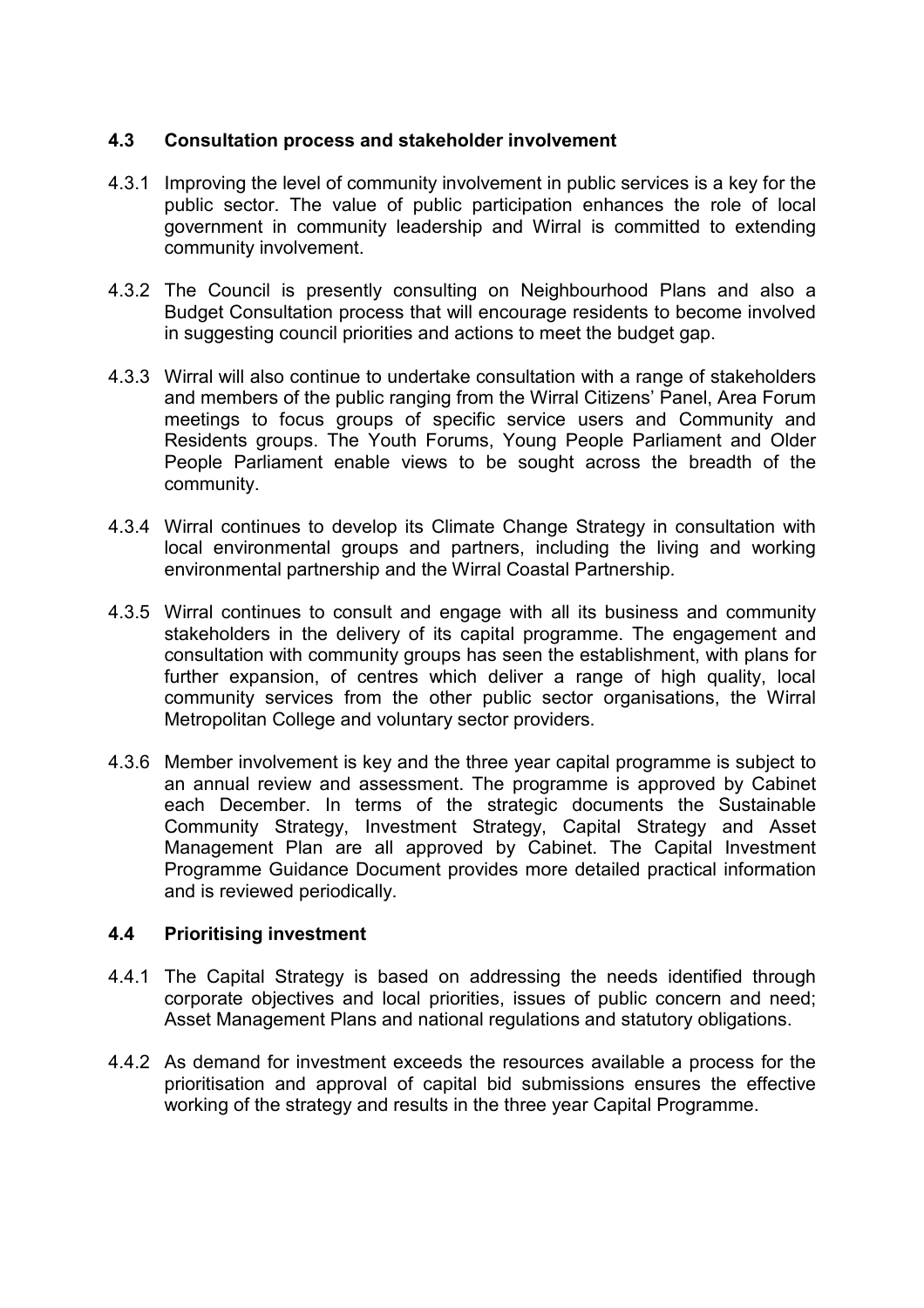4.4.3 All bids require Business Case submissions that are scored and prioritised against criteria based upon the corporate objectives. Bids must include any impact upon revenue costs and, if approved, the implications are accommodated within the financial plans. The Business Cases are reviewed to produce a priority list for Cabinet with Members concluding the decision making process when approving a Capital Programme that meets the key priorities and targets of the Council.

#### **4.5 Procurement**

- 4.5.1 The Council Procurement Strategy is aligned with the National Procurement Strategy for Local Government in England and aims to support Council policy and seek continuous improvement in procurement to achieve best value.
- 4.5.2 Wirral recognises the need to be flexible and innovative in its procurement options. This can be shown by the range of alternative procurement initiatives developed or being implemented to improve delivery of investment projects.
- 4.5.3 These initiatives include the Wirral Schools Private Finance Initiative scheme; the appointment of private developer partners to support NewHeartlands; the transfer of the housing stock to provide the resources to meet the requirements of the Decent Homes standard; the involvement of stakeholders in plans and the use of Constructionline to provide a database of suitable contractors selected on technical, financial, and more health and safety criteria.
- 4.5.4 Whilst these initiatives continue Wirral is looking to further progress the work undertaken on sustainability and energy management. This includes working with contractors to develop sustainable construction initiatives.

# **4.6 Monitoring**

- 4.6.1 The Investment Strategy Group, comprising Chief Officers, is responsible for overseeing the overall delivery of service outcomes. The Capital Strategy is kept up to date and formally agreed by Council each year.
- 4.6.2 The Capital Investment Programme Guidance Document consolidates the guidance and procedures, including for Business Case submissions, into one document to support those involved with the capital programme.
- 4.6.3 Chief Officers have processes in place to regularly review the performance of projects. Monthly meetings review progress against the approved capital programme and the financial position / projections.
- 4.6.4 Monitoring and performance reports are submitted on a quarterly basis to Cabinet and there are also end of financial year reports to Cabinet reviewing the capital programme.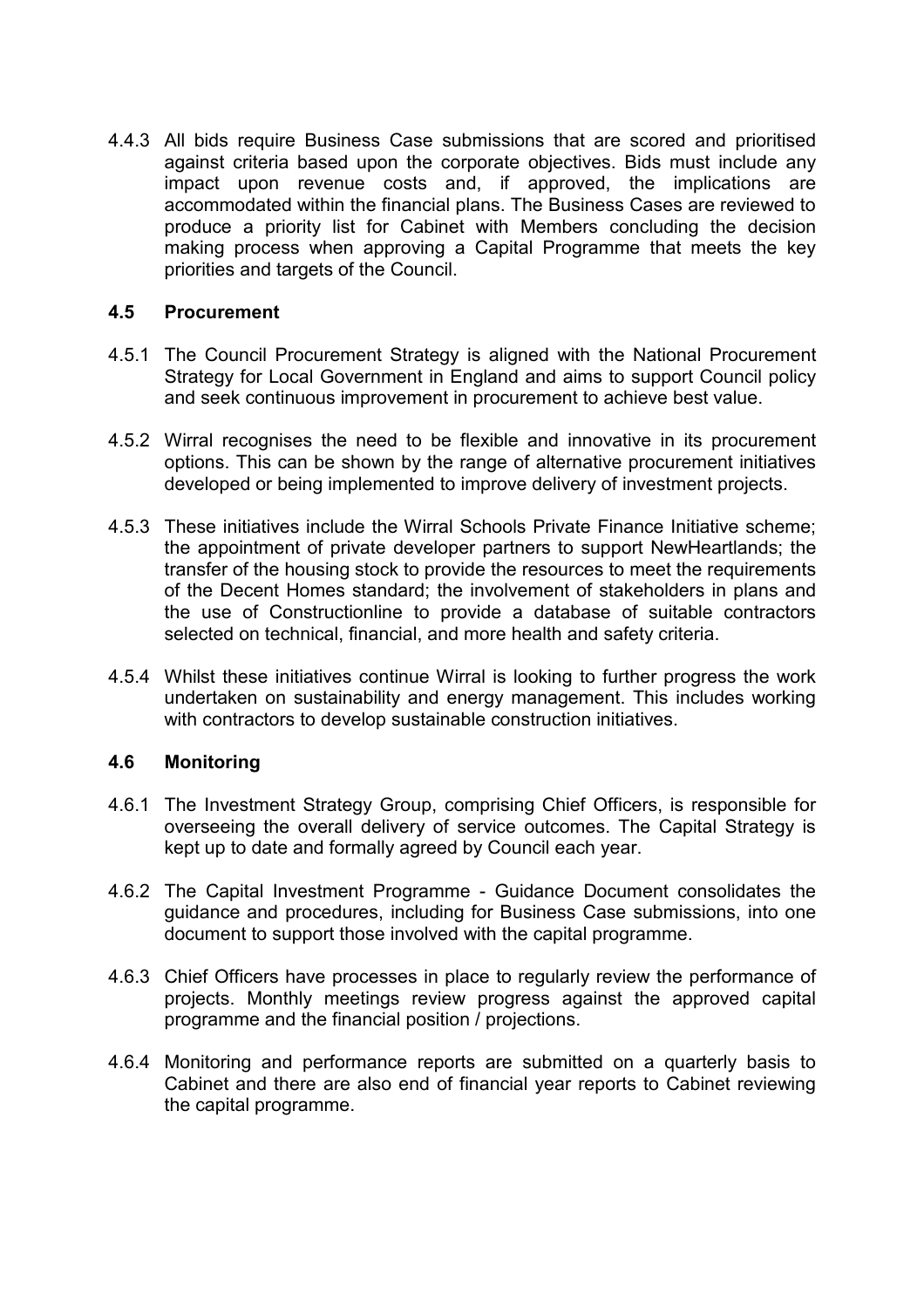4.6.5 Responsibility for financial management within the Council, including the capital programme, is with the Director of Finance. All officers involved on capital projects have a responsibility to ensure that monitoring reports are comprehensive and reflect all current spend and commitments including any exceptional cases of schemes not explicitly in the agreed programmes.

### **4.7 Asset Management Plan**

- 4.7.1 Wirral has been committed to proactively transferring assets into community ownership and disposing of underused, surplus and investment assets. This approach producing capital receipts, levering external funding or bridging the gap between the resources and requirements.
- 4.7.2 The key aims and objectives of the Asset Management Plan are:-
	- To manage assets according to best environmental practices compatible with effective service delivery;
	- To identify the Council's current and future building and land needs;
	- To rationalise under-utilised or poorly performing assets;
	- To increase the energy efficiency and sustainability of our buildings;
	- To work more closely and share use of assets with other organisations and agencies to provide better front-line services to customers;
	- To evaluate and explore new ways of flexible working to reduce the need for administrative accommodation.

### **5.0 CAPITAL PLAN**

#### **5.1 Introduction**

- 5.1.1 Over the past year the level of capital funding available to Local Authorities has reduced significantly. The Government no longer offers new supported borrowing allocations and major grant funding streams have been significantly reduced, including, the Housing Market Renewal and Transport programmes. Many other, previously specific, grant funding streams are no longer ringfenced in a move which has seen Local Authorities obtain greater autonomy over the funding of capital projects but at a much reduced level. Local Authorities continue to have the ability to augment capital funding under the Prudential Code whereby additional expenditure on capital investment can be incurred as long as the plans are affordable, prudent and sustainable. This is measured by a series of indicators integral to the Treasury Management policy of which the key is the revenue cost.
- 5.1.2 The Wirral Investment Strategy sees the Council and partners committed to the ambitious vision for Wirral of securing its economic future by attracting investment and creating sustainable employment opportunities for the people of the Borough. The Strategy aims to create an internationally competitive economy where local employers succeed and businesses choose to invest; an economy with high levels of private sector employment, which retains and attracts young people and provides the job opportunities for all Wirral residents to realise their full potential.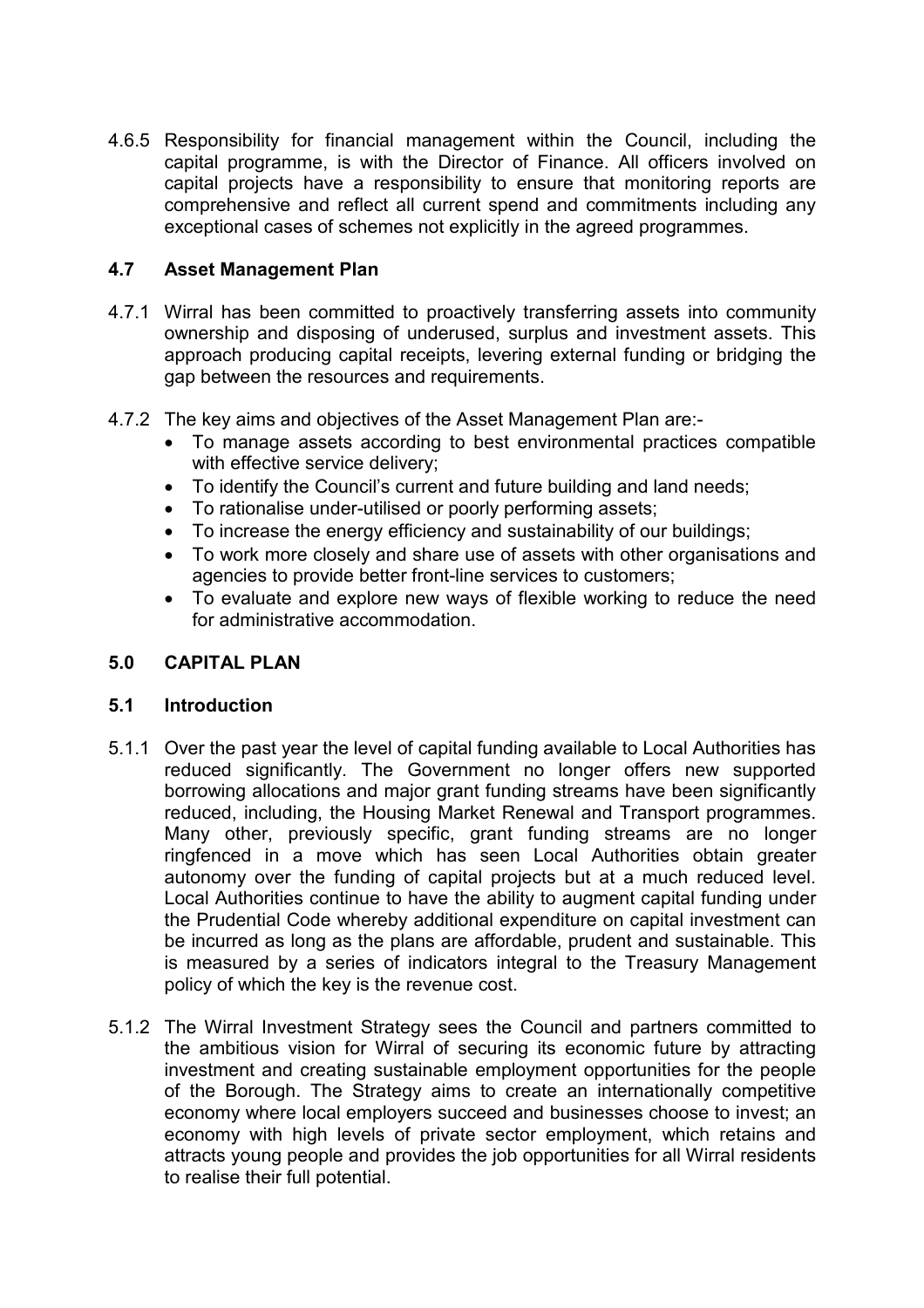5.1.3 The Council increasingly works with the private sector to maximise resources in the continued regeneration of Wirral. The Capital Strategy identifies the links with the Corporate Plan and informs the programme of investment. With resources insufficient to meet all of the aspirations the programme is prioritised based upon criteria that take account of the priorities.

#### **5.2 Capital Programme**

- 5.2.1 The Capital Programme is agreed each December and any schemes considered for approval are subject to a Business Case submission and evaluated against the agreed priorities of the Council.
- 5.2.2 The largest area relates to the Children and Young Peoples Department. Major projects include the £12 million rebuild/refurbishment of Birkenhead High School for Girls Academy, which is due for completion in October 2012. Following the Primary Places Review, the primary schools projects include the co-location of Pensby Primary and Stanley Special School costing £12.5 million, due for completion in 2013 and the £1.8m redevelopment of Cathcart Street Primary School. Much of this work is support by Government grants.
- 5.2.3 The Local Transport Plan, managed by the Technical Services Department, details the programme in respect of maintaining local transport routes and improving community safety. The major scheme is the M53 Bidston Viaduct scheme which is funded primarily by Central Government with the Council making a contribution towards the costs.
- 5.2.4 The major projects within Corporate Services are adaptations and Disability Facilities Grants which help support individuals' independent living and help make longer term savings in the Council's Community Care budget. Housing regeneration projects have been greatly curtailed due to the significant reduction in grant funding.
- 5.2.5 Adult Social Services have received specific capital grant allocations from the Department of Health for adults' personal social services. This will be invested in line with the outcomes of Council's Day Care Services consultation exercise and the recent Government report on the future direction of service provision for adult social care. The exact detail of these plans has to be finalised.
- 5.2.6 Work on the Council's non-school buildings is driven by the Law, HR and Asset Management. Improvements to Cultural Service Assets continue in line with the recommendations of the Cultural Services review carried out in 2009 and is focussed upon heritage assets, the Williamson Art Gallery and the redevelopment of Libraries, Leisure Centres and Parks. Investment will also be made to the administrative buildings identified through the Asset Review.
- 5.2.7 There are also ongoing IT enhancements, led by the Finance Department, which are linked to the accommodation and asset reviews which seek to provide facilities that meet the aspirations of the people of Wirral.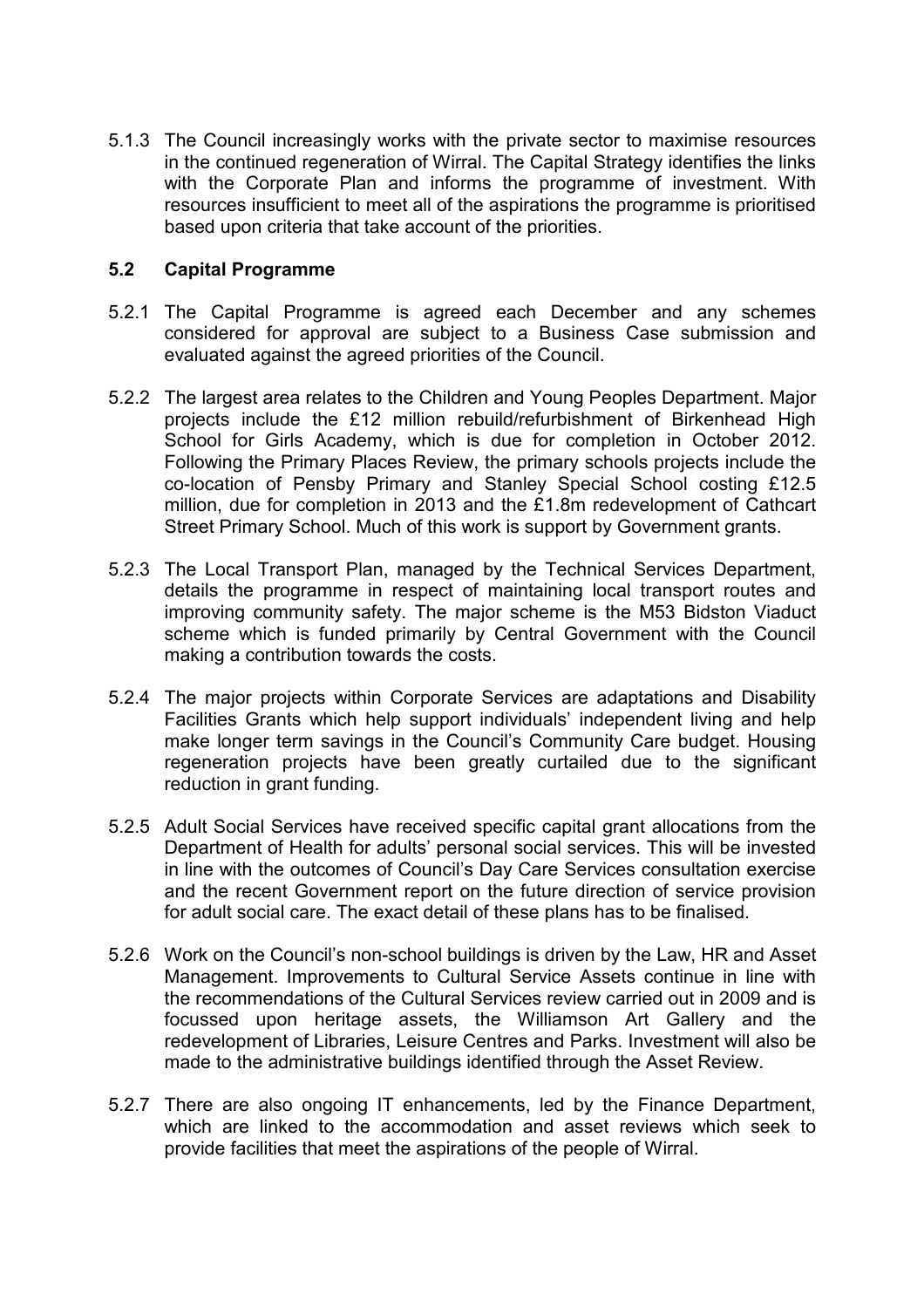| PROGRAMME AT 30 JUNE 2011    | 2011/12   | 2012/13   | 2013/14*  |
|------------------------------|-----------|-----------|-----------|
| <b>SPEND</b>                 | £ million | £ million | £ million |
| <b>Adult Social Services</b> | 2.9       |           |           |
| Children & Young People      | 39.2      | 12.8      |           |
| <b>Corporate Services</b>    | 10.8      | 9.6       | 1.3       |
| Finance                      | 3.7       | 1.0       | 1.0       |
| Law, HR & Asset Management   | 8.8       | 4.8       | 3.0       |
| <b>Technical Services</b>    | 11.5      | 5.3       |           |
| <b>Total Programme</b>       | 76.9      | 33.5      | 5.3       |

Capital funding for 2013/14 onwards has yet to be agreed therefore a full capital programme has not yet been established.

#### **5.3 Resources**

- 5.3.1 Under the Prudential Code the authority can borrow to fund capital expenditure up to the level that can be afforded. The Government had previously provided support for a certain level of new borrowing each year but this is no longer available. The Council sets Prudential Indicators within the Treasury Management Strategy which act as a gauge to ensure the Council's capital investment funded by borrowing is affordable, prudent and sustainable. Assumptions on the level of borrowing have been reflected in the Medium Term Financial Strategy and Plan.
- 5.3.2 The level of Government Grants has reduced from past years and many of the remaining grants are no longer ring fenced allowing the Council greater flexible over their use. The major grant funding streams which remain include, Department of Education grants for Maintained Schools and Academy building works, Department of Transport grants for the Local Transport Plan and the integrated transport block and the Department for Communities and Local Government grant for Disability Facilities Grants.
- 5.3.3 The unpredictable nature of the timing of capital receipts means that they are used to provide flexibility in funding the programme. The receipts are projected from the likely sale of assets resulting from the Asset Management Plan and include former school sites and the agreement with Wirral Partnership Homes for the sharing of receipts from sales of former Council houses.

| PROGRAMME AT 30 JUNE 2011         | 2011/12   | 2012/13   | 2013/14*  |
|-----------------------------------|-----------|-----------|-----------|
| <b>RESOURCES</b>                  | £ million | £ million | £ million |
| Borrowing                         | 28.6      | 11.4      | 4.0       |
| Capital receipts                  | 3.0       | 3.0       |           |
| Revenue, Reserves & Contributions | 4.2       | 0.3       |           |
| Grants                            | 41.1      | 18.8      | 1.3       |
| <b>Total Resources</b>            | 76.9      | 33.5      | 5.3       |

Capital funding for 2013/14 onwards has yet to be agreed therefore a full capital programme has not yet been established.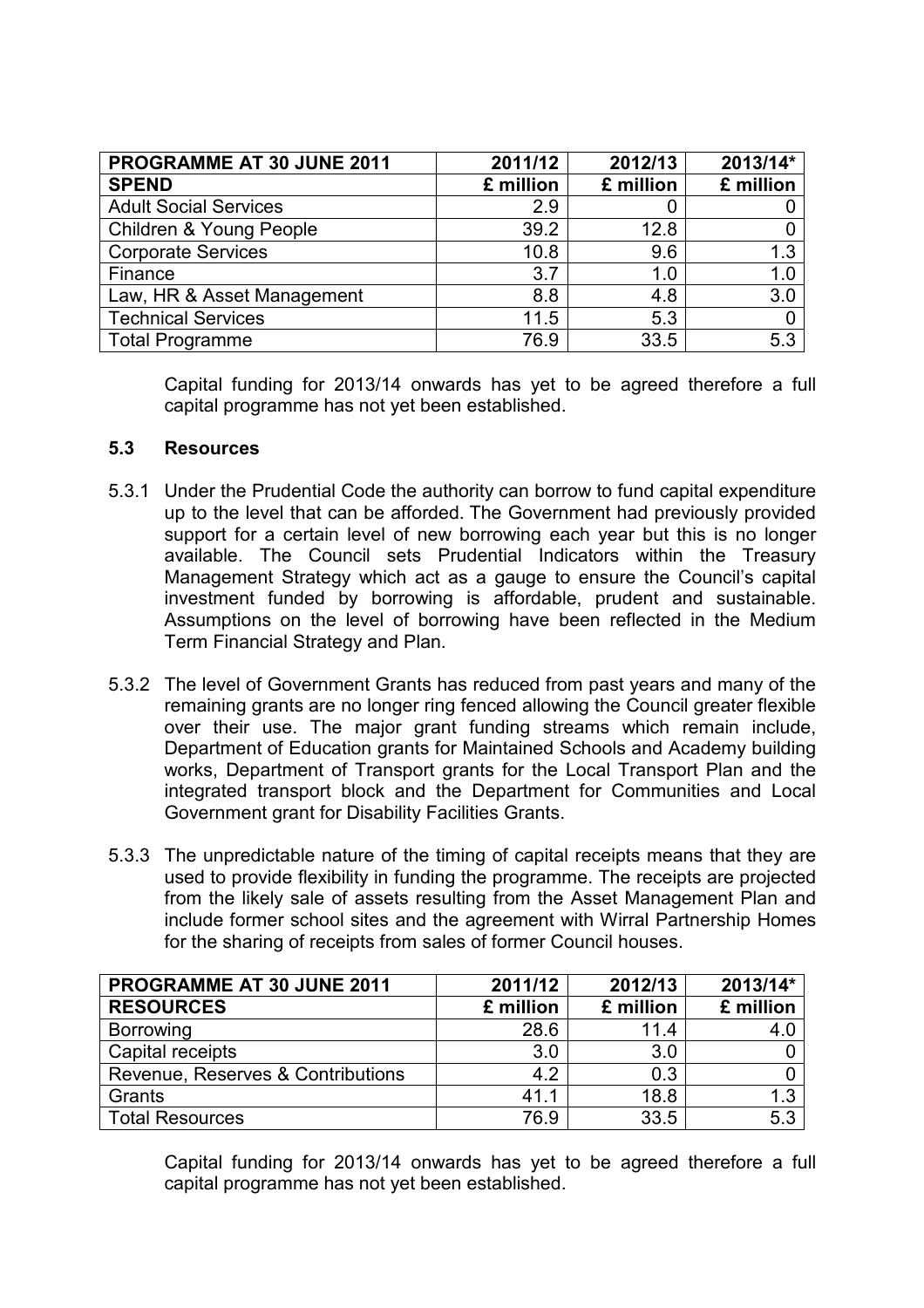# **5.4 Management**

5.4.1 A summary of the governance arrangements for the Capital Strategy and Capital Programme with the key tasks, responsibilities and target dates.

| <b>Task</b>                                                                                                |                            | Time / Date |
|------------------------------------------------------------------------------------------------------------|----------------------------|-------------|
|                                                                                                            | <b>Responsibility</b>      |             |
| departmental<br>Identify<br>priority<br>schemes                                                            | <b>Chief Officers</b>      | On-going    |
| Ensure that approved projects<br>are procured and delivered                                                | <b>Chief Officers</b>      | On-going    |
| financial<br>Oversee<br>the<br>management of<br>the capital<br>programme                                   | <b>Director of Finance</b> | On-going    |
| Report variations to schemes<br>within the approved programme                                              | <b>Chief Officers</b>      | As required |
| the<br>Authorise<br>increases<br>$\overline{\mathsf{in}}$<br>budgeted levels of expenditure<br>for schemes | Cabinet / Council          | As required |
| Produce monitoring reports for<br>Director of Finance                                                      | <b>Chief Officers</b>      | Quarterly   |
| Produce monitoring reports to<br>Cabinet                                                                   | <b>Director of Finance</b> | Quarterly   |
| Review Capital Strategy and<br>report to Cabinet                                                           | <b>Director of Finance</b> | September   |
| Consider the annual review of<br>the Capital Strategy (and other<br>Strategies)                            | Cabinet                    | September   |
| Case<br>Prepare<br><b>Business</b><br>submissions for schemes to be<br>included in the programme           | <b>Chief Officers</b>      | October     |
| <b>Consider and prioritise Business</b><br>Case submissions                                                | <b>Capital Group</b>       | November    |
| Produce the<br>annual Capital<br>Programme report to Cabinet /<br>Council                                  | <b>Director of Finance</b> | December    |
| Approve the Capital Programme<br>- including the new schemes                                               | Cabinet / Council          | December    |
| Produce<br>year-end reports<br>to<br>Cabinet                                                               | <b>Director of Finance</b> | June        |